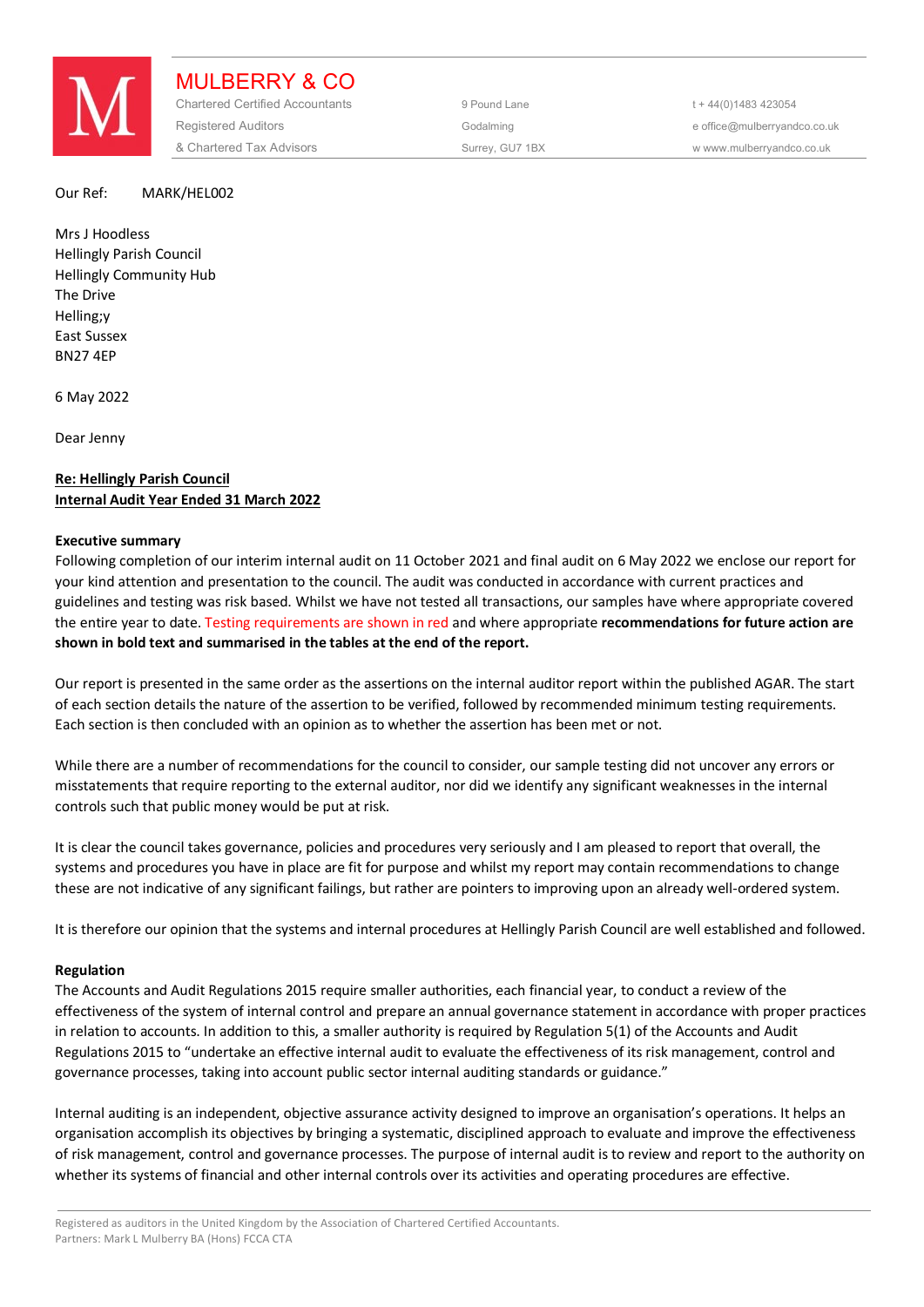Internal audit's function is to test and report to the authority on whether its specific system of internal control is adequate and working satisfactorily. The internal audit reports should therefore be made available to all members to support and inform them when they considering the authority's approval of the annual governance statement.

# **Independence and competence**

Your audit was conducted by Andy Beams of Mulberry & Co. We confirm we are independent from the management of the financial controls and procedures of the council and neither the internal auditor or the firm have any conflicts of interest with the audit client, nor do they provide any management or financial assistance to the client.

Your auditor has over 30 years' experience in the financial sector with the last 12 years specialising in local government.

# **Engagement Letter**

An engagement letter was issued to the council covering the 2021/22 internal audit assignment. Copies of this document are available on request.

# **Planning and inherent risk assessment**

The scope and plan of works including fee structure was issued to the council under separate cover. Copies of this document are available on request. In summary, our work will address each of the internal control objectives as stated on the Annual Internal Audit Report of the AGAR.

- o There have been no instances of breaches of regulations in the past
- o The client uses an industry approved financial reporting package
- o The client regularly carries out reconciliations and documents these
- o There is regular reporting to council
- o The management team are experienced and informed
- o Records are neatly maintained and referenced
- o The client is aware of current regulations and practices
- o There has been no instance of high staff turnover

It is my opinion that the inherent risk of error or misstatement is low, and the controls of the council can be relied upon and as such substantive testing of individual transactions is not required. Testing to be carried out will be "walk through testing" on sample data to encompass the period of the council year under review.

# **Table of contents**

| A | <b>BOOKS OF ACCOUNT (INTERIM AUDIT)</b>                                  | 3  |
|---|--------------------------------------------------------------------------|----|
| B | FINANCIAL REGULATIONS, GOVERNANCE AND PAYMENTS (INTERIM AND FINAL AUDIT) | 3  |
|   | RISK MANAGEMENT AND INSURANCE (INTERIM AND FINAL AUDIT)                  | 5  |
| D | <b>BUDGET, PRECEPT AND RESERVES (INTERIM AND FINAL AUDIT)</b>            | 6  |
| E | <b>INCOME (INTERIM AUDIT)</b>                                            |    |
| F | PETTY CASH (INTERIM AUDIT)                                               | 8  |
| G | <b>PAYROLL (INTERIM AND FINAL AUDIT)</b>                                 | 8  |
| н | <b>ASSETS AND INVESTMENTS (INTERIM AND FINAL AUDIT)</b>                  | 9  |
|   | <b>BANK AND CASH (INTERIM AND FINAL AUDIT)</b>                           | 10 |
|   | <b>YEAR END ACCOUNTS (FINAL AUDIT)</b>                                   | 11 |
| к | <b>LIMITED ASSURANCE REVIEW (FINAL AUDIT)</b>                            | 13 |
|   | <b>TRANSPARENCY (INTERIM AUDIT)</b>                                      | 13 |
| M | <b>EXERCISE OF PUBLIC RIGHTS - INSPECTION OF ACCOUNTS (FINAL AUDIT)</b>  | 13 |
| N | <b>PUBLICATION REQUIREMENTS (INTERIM AUDIT)</b>                          | 14 |
| O | <b>TRUSTEESHIP (INTERIM AUDIT)</b>                                       | 15 |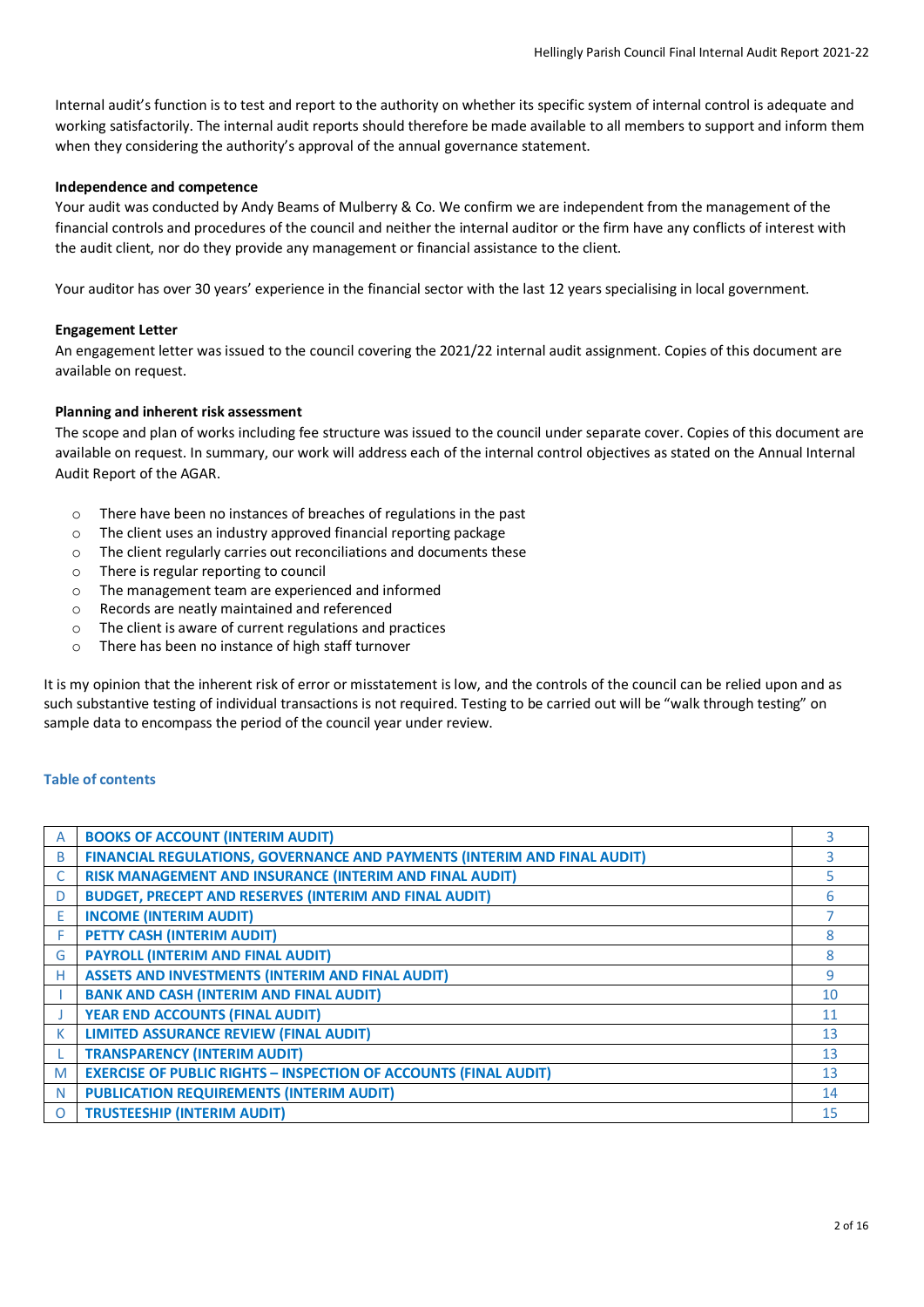### **A. BOOKS OF ACCOUNT (INTERIM AUDIT)**

### *Internal audit requirement*

*Appropriate accounting records have been properly kept throughout the financial year.*

#### **Recommended minimum testing:**

- Ensure the correct roll forward of the prior year cashbook balances to the new financial year
- Check a sample of financial transactions in cashbooks to bank statements, etc.: the sample size dependent on the size of the authority and nature of accounting records maintained

### **Interim audit**

The council uses the Rialtas Business Solutions (RBS) accounting system for recording the day-to-day financial transactions of the council. This is a tried and tested industry specific package and I make no recommendation to change. The Clerk is the sole user, although there are plans underway for a second user to be trained which will provide valuable cover in the event of the unexpected incapacity or loss of the Clerk.

The interim audit was conducted on site with the Clerk, who was able to provide information as requested and direct me to the relevant sections of the council website. The website, while containing most of the information requested, is illogical in places and may be difficult for a resident to navigate with no prior knowledge of the local council sector. The Clerk has plans in place to review and improve the website.

Meeting agendas are logically structured and minutes show clear resolutions being made by committee and council. I make no recommendation to change this system.

The council had previously been advised to register for VAT due to the construction of the Community Hub, although additional advice found this to be unnecessary and the deregistration process has been completed. Reclaims are made via a VAT 126 claim form, normally on a quarterly basis, although the last VAT reclaim was for the period 1 April to 31 August 2021 inclusive and showed a refund position of £16,947.74. I confirmed this amount was received to the council's bank account on 14 September 2021. The council is up to date with its postings.

### **Section conclusion**

I am of the opinion that the control assertion of "Appropriate accounting records have been properly kept throughout the financial year" has been met.

#### **B. FINANCIAL REGULATIONS, GOVERNANCE AND PAYMENTS (INTERIM AND FINAL AUDIT)**

### *Internal audit requirement*

*This authority complied with its financial regulations, payments were supported by invoices, all expenditure was approved, and VAT was appropriately accounted for.*

- Review the procedures in place for acquisition of formal tenders and quotes, ensuring they are in line with the Standing Orders and Financial Regulations which should be based on the latest version.
- Ensure that consistent values are in place for the acquisition of formal tenders between Standing Orders and Financial Regulations (frequently different limits are recorded in the two documents)
- Review the procedures for receipt of invoices, agreement of invoice detail and confirmation of goods /services delivery and approval for payment: ideally, a suitably designed certification stamp should be in place providing for evidencing of these checks and payment authorisation
- Check that there is effective segregation between the writing of cheques or the setting up of online payments, and physical release of payments
- Check that VAT reclaims are prepared and submitted in a timely manner in line with the underlying records and in accordance with current HMRC requirements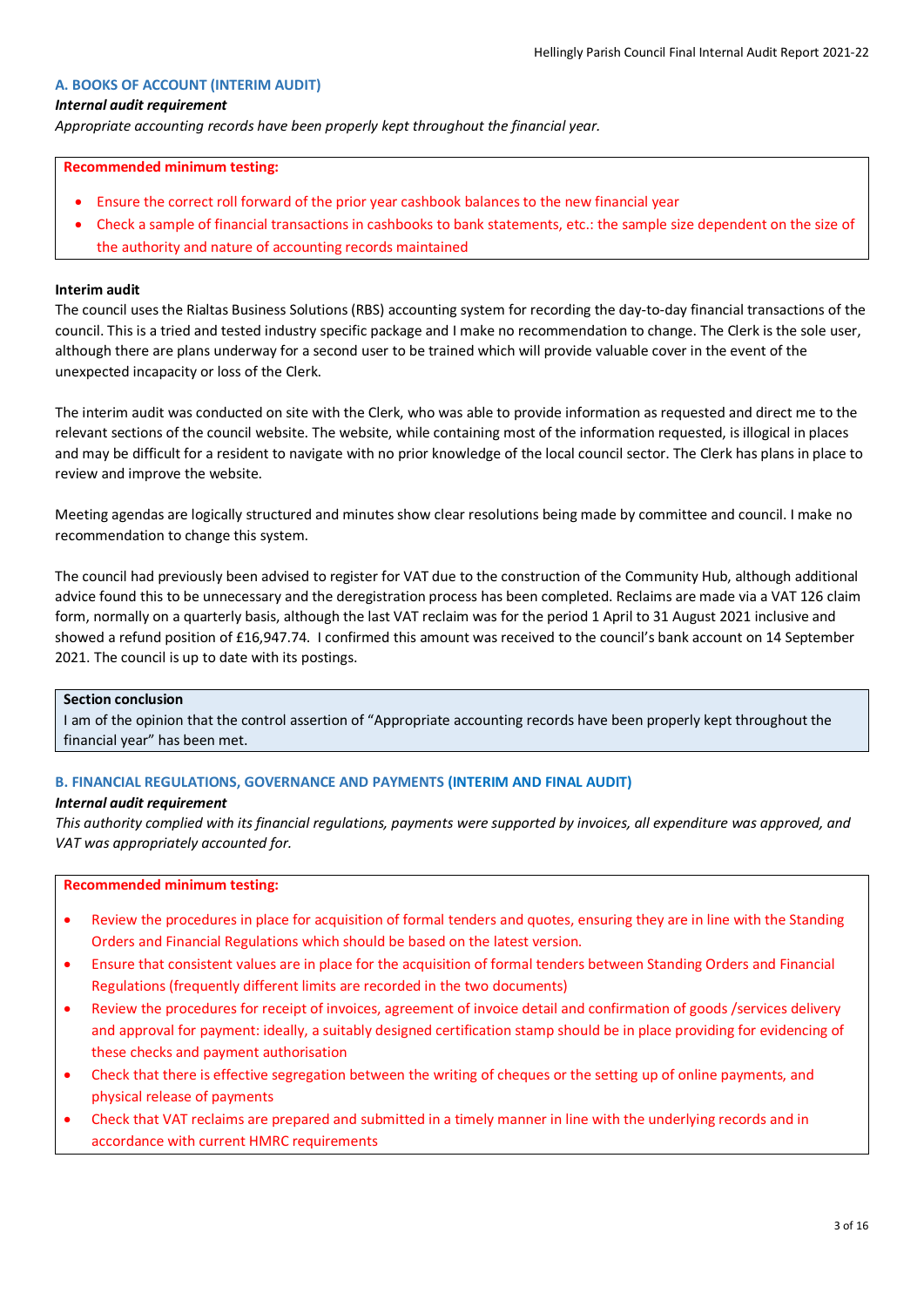Where debit / credit cards are in use, establish the total monthly and individual transaction limits and ensure appropriate controls over physical security and usage of the cards are in place

### **Interim audit**

#### *Check the publication and minuting of the prior year audited AGAR and notice of conclusion of audit.*

The external auditor's report was on 12 September 2021 and included a qualifying comment regarding a notification from the internal auditor regarding the non-publication of the 2019-20 Notice of Public Rights. This will be reported to council at the October 2021 meeting and the Notice of Conclusion of Audit has been published on the noticeboards but has not yet been published on the website, and **this must be done as soon as possible.**

There is evidence within the minutes of meetings of the receipt and review of the internal audit reports, although the appointment of the new internal auditor does not appear to be minuted and **I recommend this is included at the next opportunity.**

#### *Confirm by sample testing that councillors sign statutory office forms*

I confirmed by sample testing that councillors sign "Acceptance of Office" forms. The council website provides details of the Disclosable Pecuniary Interests of each Member, although a couple appear to be missing and the **Clerk will ensure these are added.**

#### *Confirm that the council is compliant with the relevant transparency code*

The council's income and expenditure exceed £200,000 per annum, and it is therefore recommended to follow the Local Government Transparency Code. A review of the council website shows that the council is publishing some of the information contained within the code. If the council wishes to provide full transparency for its residents, I recommend reviewing the website of West Chiltington Parish Council as an example of how to set out the information [www.wcpc.org.uk/transparency/](https://www.wcpc.org.uk/transparency/) 

#### *Confirm that the council is compliant with GDPR*

The council is fully aware of GDPR and has undergone training. It was noted the council has established common email addresses for all councillors. This is recommended because it gives a natural segregation between work and personal lives, making it clear beyond doubt in what capacity a councillor is acting. In addition to this it gives control to the council, adds a degree of professionalism and in the event of a FOI request limits access to personal computers.

The council has a Privacy Notice and Accessibility Statement on the home page of its website. It is clear the council takes its responsibilities seriously and has made every effort to comply with the legislation.

#### *Confirm that the council meets regularly throughout the year*

In addition to full council, the council has committees for Finance, Cemetery & Allotments, Halls, Planning and Grounds. Each committee has Terms of Reference. There are regular scheduled meetings during the year, and a diary of future meetings is available on the website.

#### *Check that agendas for meetings are published giving 3 clear days' notice.*

The Clerk was able to demonstrate that at least 3 clear days' notice is given on agendas. Whilst we have not tested every single committee and council meeting there was no evidence of non-compliance in giving three clear days' notice of the meeting. It was noted that supporting documentation for agendas is published on the council website.

#### *Check the draft minutes of the last meeting(s) are on the council's website.*

Draft minutes are uploaded to the council website, usually within 48 hours of the meeting, and these are clearly marked as draft. These are subsequently replaced with final versions once approved.

#### *Confirm that the Parish Council's Standing Orders have been reviewed within the last 12 months.*

The standing orders are based on an old NALC model, and these were most recently adopted by council at the Annual Meeting on 19 May (minute ref 009.05.21(b)).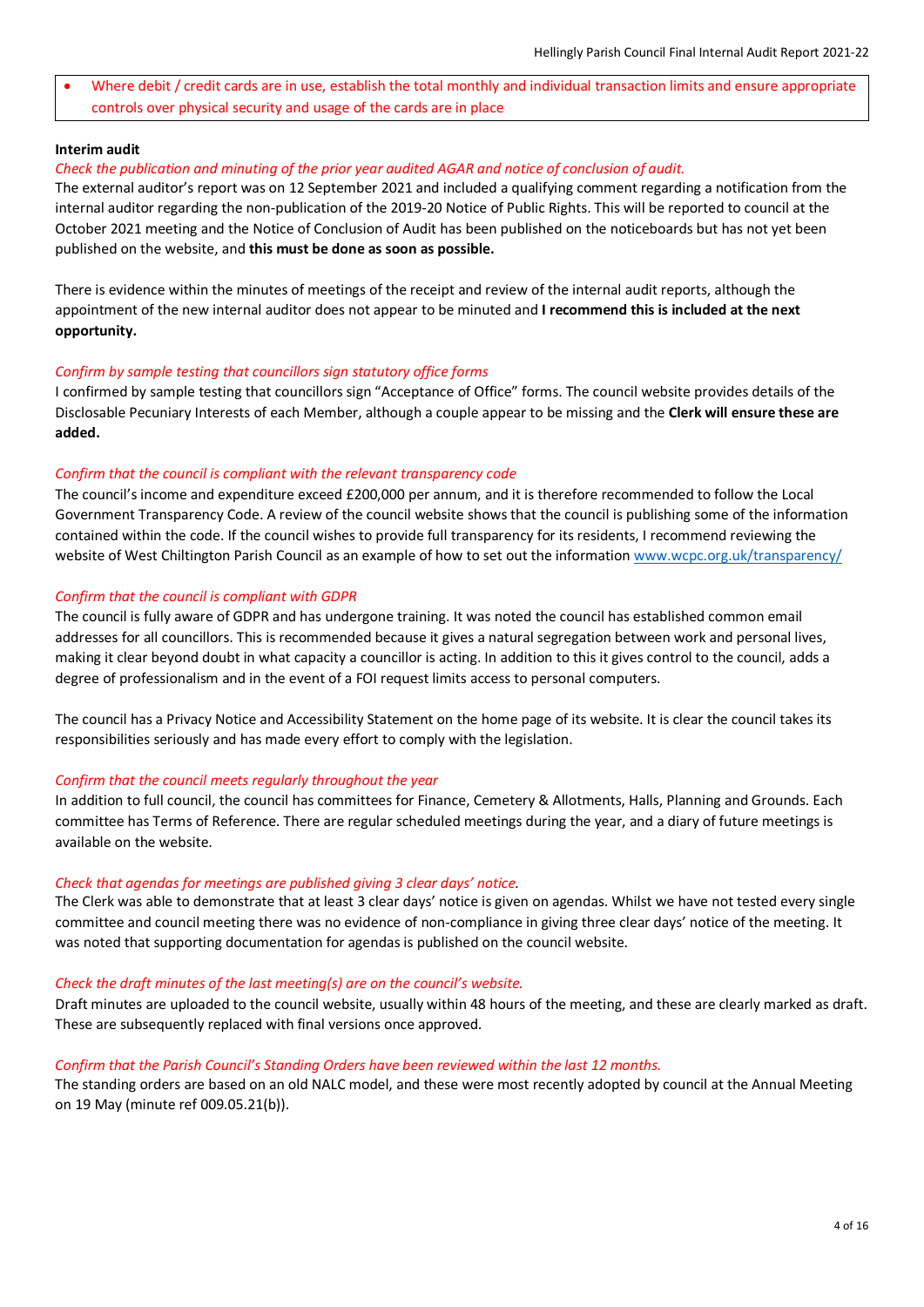### *Confirm that the Parish Council has adopted and recently reviewed Financial Regulations.*

Financial regulations are based on the latest NALC model, and these were most recently adopted by council at the Annual Meeting on 19 May (minute ref 009.05.21(a)). The regulations contain provisions for the approval of spending, setting of budgets, reconciliation of the bank and reporting to council.

### *Check that the council's Financial Regulations are being routinely followed.*

The council has thresholds in place at which authorisations to spend must be obtained as below:

- The Council for all items over £10,000
- A duly delegated committee of the council for items over £1,000
- The Clerk, in conjunction with the Chairman of Council or Chairman of the appropriate committee, for any items below £1,000

It was noted that the Clerk also has discretion to spend up to £1,000 in the event of extreme risk to the delivery of council services.

I reviewed a sample of expenditure items for the current financial year. Payments are reported to council, and this is noted in the minutes of meetings. **However, for one invoice chosen for review, we were unable to trace the correct authorisation level as per Financial Regulations had been adhered to.** A further review of sample invoices will be conducted at the year-end to check the correct authorisation process is being followed.

There is evidence within the minutes of meetings of independent monthly checks of the bank reconciliations taking place as per Financial Regulations.

*Confirm all section 137 expenditure meets the guidelines and does not exceed the annual per elector limit of £8.41 per elector.* The council has section 137 expenditure within thresholds.

# *Confirm that checks of the accounts are made by a councillor.*

The system noted above details internal review takes place.

# **Final Audit**

The final audit was conducted on site with the Clerk and Deputy Clerk. The requested information was to hand, and I am pleased to note that all actions highlighted within my interim report have been acted on. The updates to these actions are recorded at the end of the report.

# **Section conclusion**

I am of the opinion that the control assertion "This authority complied with its financial regulations, payments were supported by invoices, all expenditure was approved, and VAT was appropriately accounted for" has been partially met and with the planned actions of the Clerk will be met by the year-end.

# **C. RISK MANAGEMENT AND INSURANCE (INTERIM AND FINAL AUDIT)**

# *Internal audit requirement*

*This authority assessed the significant risks to achieving its objectives and reviewed the adequacy of arrangements to manage these.*

- Ensure that authorities have prepared, and formally adopted, at least once annually, an appropriate and comprehensive register of assessed risks, both regular and ad hoc
- Ensure that appropriate levels of insurance cover are in place for land, buildings, public, employers' and hirers' (where applicable) liability, fidelity / employees (including councillors) liability, business interruption and cyber security
- Ensure that appropriate arrangements are in place for monitoring play areas, open spaces and sports pitches: such reviews should be undertaken by appropriately qualified external inspectors or, if by officers or members, that they have received the appropriate training and accreditation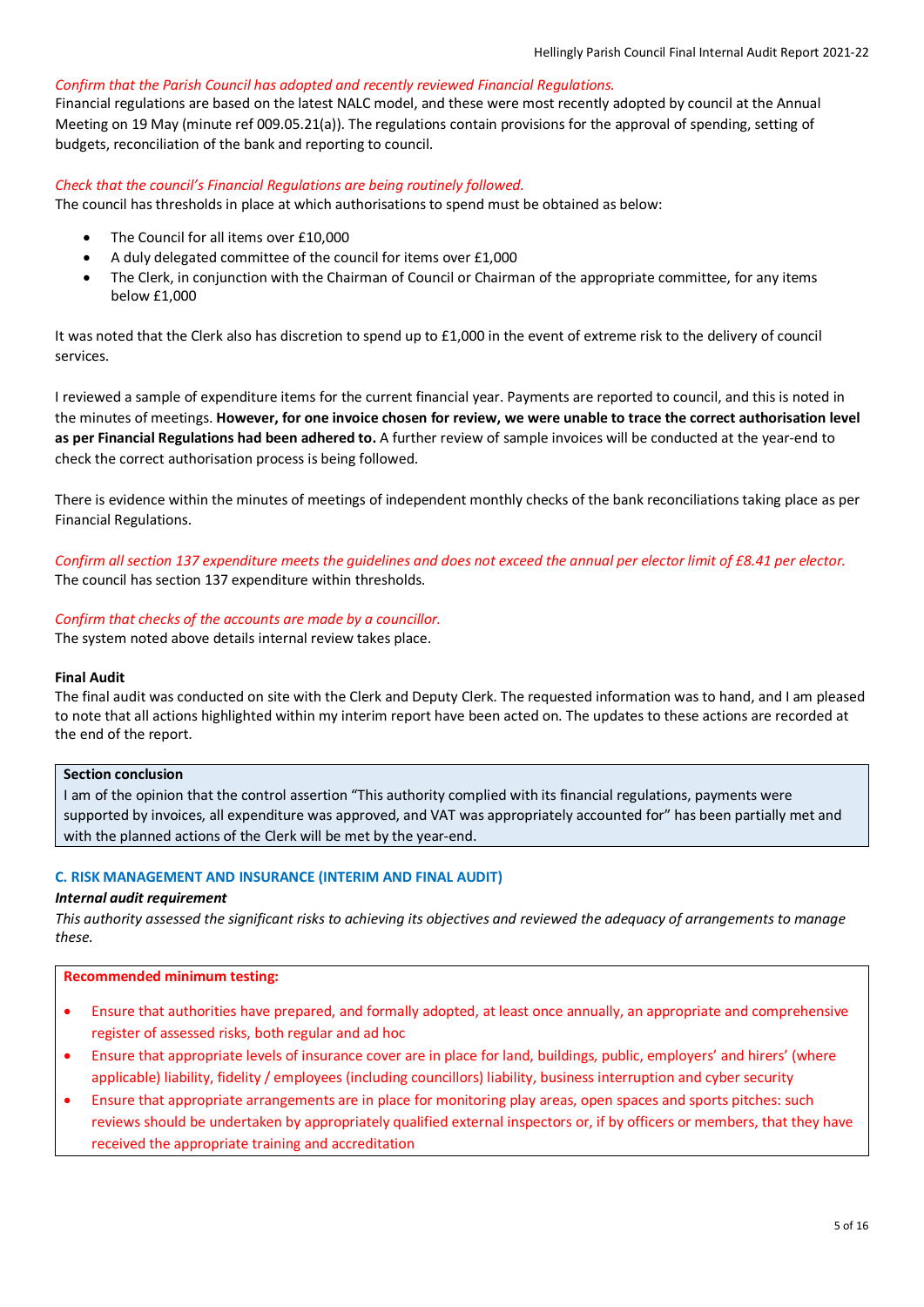# **Interim audit**

The council has a simple risk assessment process in place which lists service areas, risks and recommendations. There are a couple of inconsistencies with information on the risk assessment and the insurance policy, and **the Clerk will ensure these are amended**.

We discussed potential improvements to the risk assessment which would include the use of a simple risk matrix to assess the likelihood and potential impact of each risk. I have forwarded to the Clerk under separate cover an example of the use of a matrix for consideration.

I confirmed that the council has a valid insurance policy in place with Hiscox which expires on 31 May 2022. The policy includes Public Liability and Employers Liability cover of £10 million each and a Fidelity Guarantee level of £600,000. Given the balances held by the council are consistently in excess of this figure, **I recommend the council reviews this amount to ensure it is sufficient.**

# **Final Audit**

We discussed assertion 8 on the AGAR and whether or not this had any impact on the council.

*"We considered whether any litigation, liabilities or commitments, events or transactions, occurring either during or after the year-end, have a financial impact on this authority and, where appropriate, have included them in the accounting statements."*

The Clerk was able to confirm there were no matters excluded from the accounting statements.

### **Section conclusion**

I am of the opinion that the control objective of "This authority assessed the significant risks to achieving its objectives and reviewed the adequacy of arrangements to manage these" has been met.

### **D. BUDGET, PRECEPT AND RESERVES (INTERIM AND FINAL AUDIT)**

### *Internal audit requirement*

*The precept or rates requirement resulted from an adequate budgetary process; progress against the budget was regularly monitored; and reserves were appropriate.*

#### **Recommended minimum testing:**

- Ensure that the full authority, not a committee, has considered, approved and adopted the annual precept in accordance with the required parent authority timetable
- Ensure that budget reports are prepared and submitted to authority / committees periodically during the year with appropriate commentary on any significant variances
- Review the budget performance either during the year or at the financial year-end seeking explanations for any significant or unanticipated variances
- Ensure that the authority has considered the establishment of specific earmarked reserves and, ideally, reviews them annually as part of the budget assessment process
- Ensure that the precept in the accounts matches the submission form to the relevant authority and the public record of precepted amounts

### **Interim audit**

The Clerk confirmed that the budget setting process for 2022/23 has commenced. Each committee reviews its own budget requirements, based on a recommendation from the Clerk. The Finance Committee then prepares a draft budget for recommendation to Council, who aim the set the budget at the December meeting, although the precept may not be determined until January (depending on receipt of the tax base information).

The council's Financial Regulations make reference to a three-year forecast, although the Clerk confirmed that this does not currently exist. It is recommended best practice to have a three-year plan, and this should help the council deliver its projects for the future.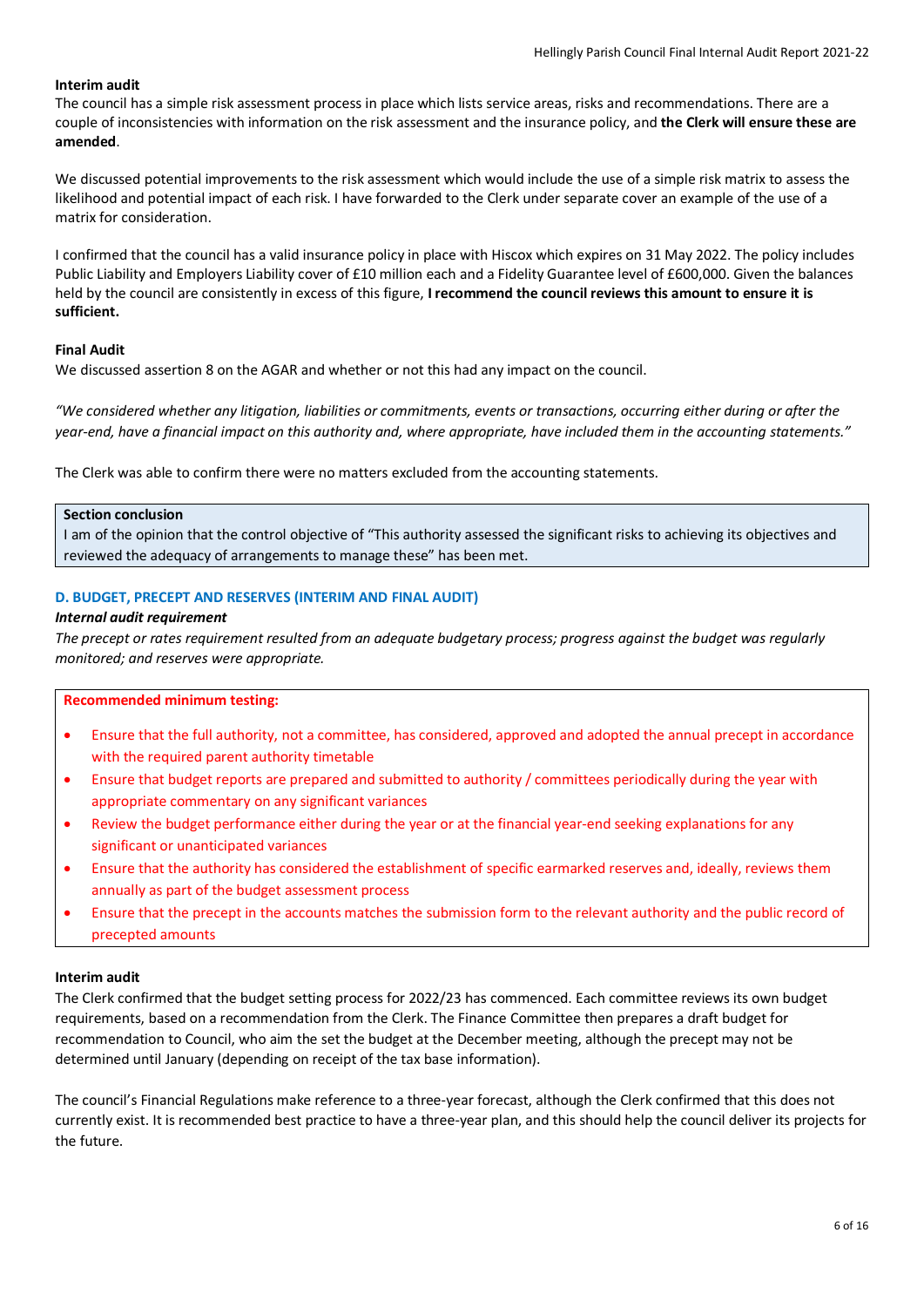The council holds circa £1 million in earmarked reserves, mainly as a result of legacy funds given to the council for maintenance of the Country Park in perpetuity. At the start of the year the council also held circa £38,000 in the general reserve. Council is reminded that general guidance recommends a level of general reserve be maintained at circa six months equivalent of precept, and this will be reviewed at the year-end.

# **Final audit**

The council's year-end position reports income at circa 175% of budget and expenditure is reported as circa 145% of budget. The surplus income more than covers the additional expenditure and there has been carefully monitored throughout the year, and this is supported by reference to the council minutes.

At year-end, the council held circa £1,139,292 in a number of clearly defined earmarked reserves. I tested the purposes of the earmarked reserves with the Clerk and am content that they are all for legitimate future planned projects for the council.

The council has a general reserve of £34,193 at the year-end. Council is reminded that general guidance recommends a level of general reserve be maintained at circa six months equivalent of precept. The level held is lower than would normally be expected, but as the council holds significant earmarked reserves which could be utilised in the event of a cashflow shortfall, this does not represent a risk.

### **Section conclusion**

I am of the opinion that the control objective of "The precept or rates requirement resulted from an adequate budgetary process; progress against the budget was regularly monitored; and reserves were appropriate" has been met.

# **E. INCOME (INTERIM AUDIT)**

# *Internal audit requirement*

*Expected income was fully received, based on correct prices, properly recorded and promptly banked; and VAT was appropriately accounted for.*

# **Recommended minimum testing:**

- Review "aged debtor" listings to ensure appropriate follow up action is in place
- Allotments: ensure that appropriate signed tenancy agreements exist, that an appropriate register of tenants is maintained identifying, that debtors are monitored.
- Burials: ensure that a formal burial register is maintained that it is up-to-date and that a sample of interments and memorials are appropriately evidenced, that fees have been charged at the correct approved rate and been recovered within a reasonable time: (Authorities should also acquire and retain copies of Burial / Cremation certificates)
- Hall hire: ensure that an effective diary system for bookings is in place identifying the hirer, hire times and ideally crossreferenced to invoices raised
- Leases: ensure that leases are reviewed in a timely manner in accordance with the terms of the lease and rents similarly reviewed appropriately at the due time
- Other variable income streams: ensure that appropriate control procedures and documentation are in existence to provide a clear audit trail through to invoicing and recovery of all such income
- Where amounts are receivable on set dates during the year, ensure that an appropriate control record is maintained duly identifying the date(s) on which income is due and actually received / banked

# **Interim audit**

Apart from the precept, the council received regular income from burial fees and cemetery income, allotments, hall hires, leases for the Village Hall and cricket club, and a payment from Hailsham Town Council as a result of an agreement based on a boundary change. The council does not accept cash payments and receives money only through BACS and cheques.

The council has also received large sums in recent years related to the significant development in and around the village. Some of these funds are held in reserves for future maintenance of land owned by the council, while other CIL funds have been used to build and develop the Community Hub.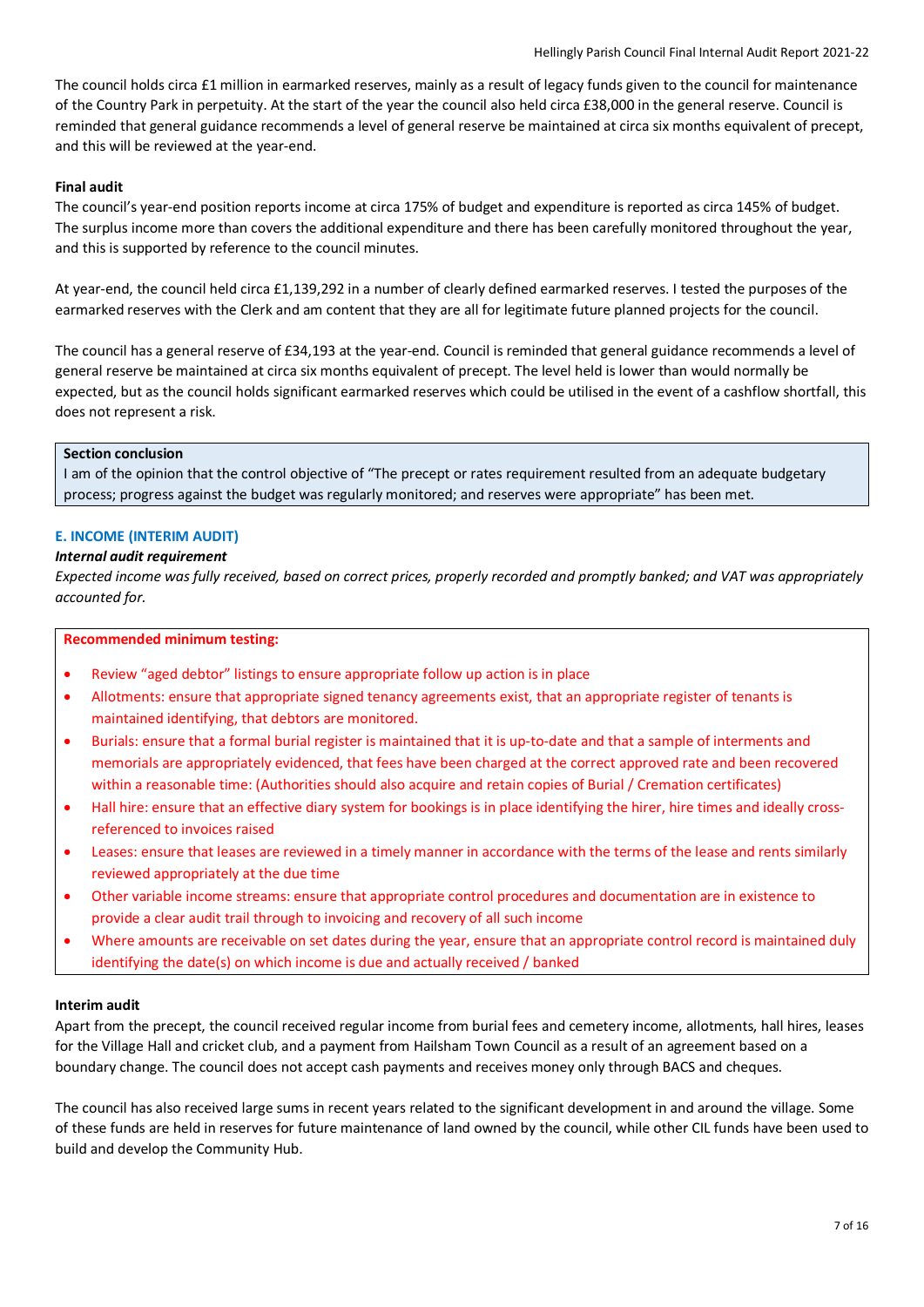# **Section conclusion**

I am of the opinion that the control objective of "Expected income was fully received, based on correct prices, properly recorded and promptly banked; and VAT was appropriately accounted for" has been met.

# **F. PETTY CASH (INTERIM AUDIT)**

### *Internal audit requirement*

*Petty cash payments were properly supported by receipts, all petty cash expenditure was approved and VAT appropriately accounted for.*

### **Recommended minimum testing:**

- A number of authorities are now running down and closing their petty cash accounts and using debit / credit cards for ad hoc purchases. Consequently, a "not applicable" response is frequently required in this area.
- Review the systems in place for controlling any petty cash and cash floats (used for bar, catering, etc.)
- Check a sample of transactions during the financial year to ensure appropriate supporting documentation is held
- Review the existence of evidenced periodic independent verification of the petty cash and any other cash floats held
- Ensure that VAT is identified wherever incurred and appropriate
- Physically check the petty cash and other cash floats held
- Where bar or catering facilities are in place, ensure that appropriate cashing-up procedures are in place reconciling the physical cash takings to the till "Z" total readings

#### **Interim audit**

The council has no petty cash.

#### **Section conclusion**

I am of the opinion the control objective of "Petty cash payments were properly supported by receipts, all petty cash expenditure was approved, and VAT appropriately accounted for" is not applicable as the council has no petty cash.

### **G. PAYROLL (INTERIM AND FINAL AUDIT)**

#### *Internal audit requirement*

*Salaries to employees and allowances to members were paid in accordance with this authority's approvals, and PAYE and NI requirements were properly applied.*

- Ensure that, for all staff, a formal employment contract is in place together with a confirmatory letter setting out any changes to the contract
- Ensure that appropriate procedures are in place for the payment of members allowances and deduction of any tax liability
- Ensure that, for a sample of staff salaries, gross pay due is calculated in accordance with the approved spinal point on the NJC scale or hourly rate, if off-scale, and with the contracted hours
- Ensure that appropriate tax codes are being applied to each employee
- Where free or paid for software is used, ensure that it is up to date.
- For the test sample of employees, ensure that tax is calculated appropriately
- Check the correct treatment of pension contributions to either the Local Government pension scheme (non taxable, deducted from the gross salary or DC schemes like NEST which already allow for tax deductions)
- For NI, ensure that the correct deduction and employer's contributions are applied: NB. The employers' allowance is not available to councils but may be used by other authorities
- Ensure that the correct employers' pension percentage contribution is being applied
- Ensure that for the test sample, the correct net pay is paid to the employee with tax, NI and pension contributions correctly paid to the respective agencies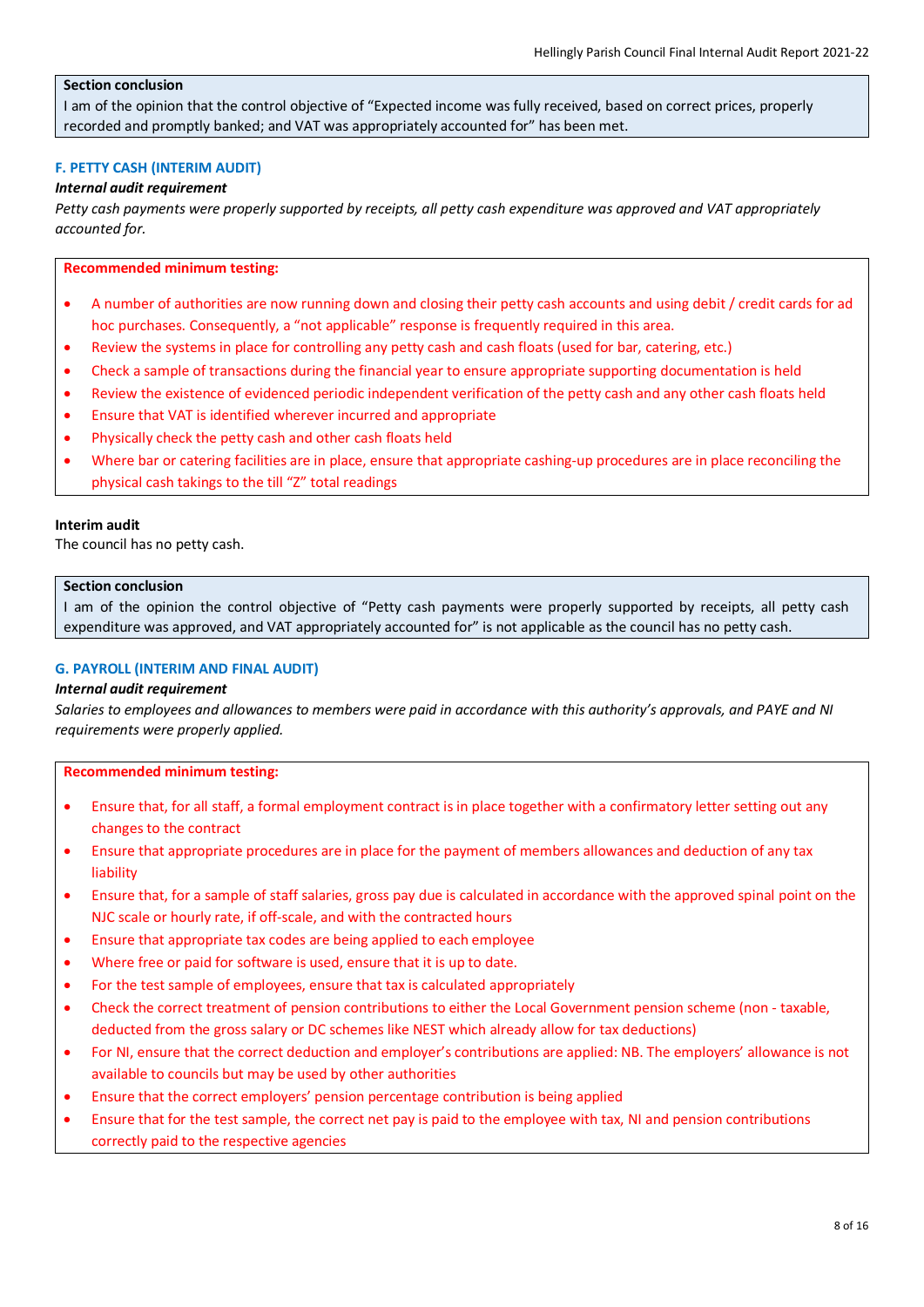# **Interim audit**

The council processes payroll internally using IRIS. There are eight staff members, all registered on payroll all with signed contracts of employment based on the NALC model. Eligible employees are enrolled in a pension scheme with Aviva. A review of payroll information provided for the audit shows that PAYE and NI deductions appear correct.

There is a councillor allowance scheme which is paid through payroll on an annual basis. Not all councillors elect to take the allowance, with the level set based on the Wealden District Council remuneration report. The council is reminded that coopted councillors are not eligible for the basic councillor allowance under The Local Authorities (Members' Allowances) (England) Regulations 2003.

# **Final Audit**

I was able to confirm that the amount entered in box 4 on the AGAR correctly reflects only allowable staff costs, i.e., salaries, employers National Insurance and pensions contributions.

All staff members on the NJC scale have received the backdated pay rises in their March salaries.

#### **Section conclusion**

I am of the opinion that salaries are correctly stated on the AGAR and that the control object of "Salaries to employees and allowances to members were paid in accordance with this authority's approvals, and PAYE and NI requirements were properly applied" has been met.

# **H. ASSETS AND INVESTMENTS (INTERIM AND FINAL AUDIT)**

# *Internal audit requirement*

*Asset and investments registers were complete and accurate and properly maintained.*

# **Recommended minimum testing:**

*Tangible fixed assets*

- Ensure that the authority is maintaining a formal asset register and updating it routinely to record new assets at historic cost price, net of VAT and removing any disposed of / no longer serviceable assets
- Physically verifying the existence and condition of high value, high risk assets may be appropriate
- Ideally, the register should identify for each asset the purchase cost and, if practicable, the replacement / insured cost, the latter being updated annually and used to assist in forward planning for asset replacement
- Additions and disposals records should allow tracking from the prior year to the current
- Ensure that the asset value to be reported in the AGAR at Section 2, Box 9 equates to the prior year reported value, adjusted for the nominal value of any new acquisitions and /or disposals
- Compare the asset register with the insurance schedule to ensure that all assets as recorded are appropriately insured or "self-insured" by the authority

*Fixed asset investments*

• Ensure that all long-term investments (i.e., those for more than 12-month terms) are covered by the "Investment Strategy" and reported as Assets in the AGAR at Section 2, Box 9.

# *Borrowing and lending*

- Ensure that the authority has sought and obtained appropriate DMO approval for all loans acquired
- Ensured that the authority has accounted for the loan appropriately (i.e., recorded the full value of the loan. Any arrangement fee should be regarded as an admin expense) in the year of receipt
- Ensure that the combined principal loan repayment and interest for the year is correctly recorded in the AGAR at Section 2 Box 5
- Ensure that the outstanding loan liability as of 31st March each year is correctly recorded in the AGAR at Section 2, Box 10 (value should be verified via the DMO website)
- Where the authority has issued loans to local bodies, they should ideally seek signed indemnities from the recipient body, or their members, agreeing to underwrite the loan debt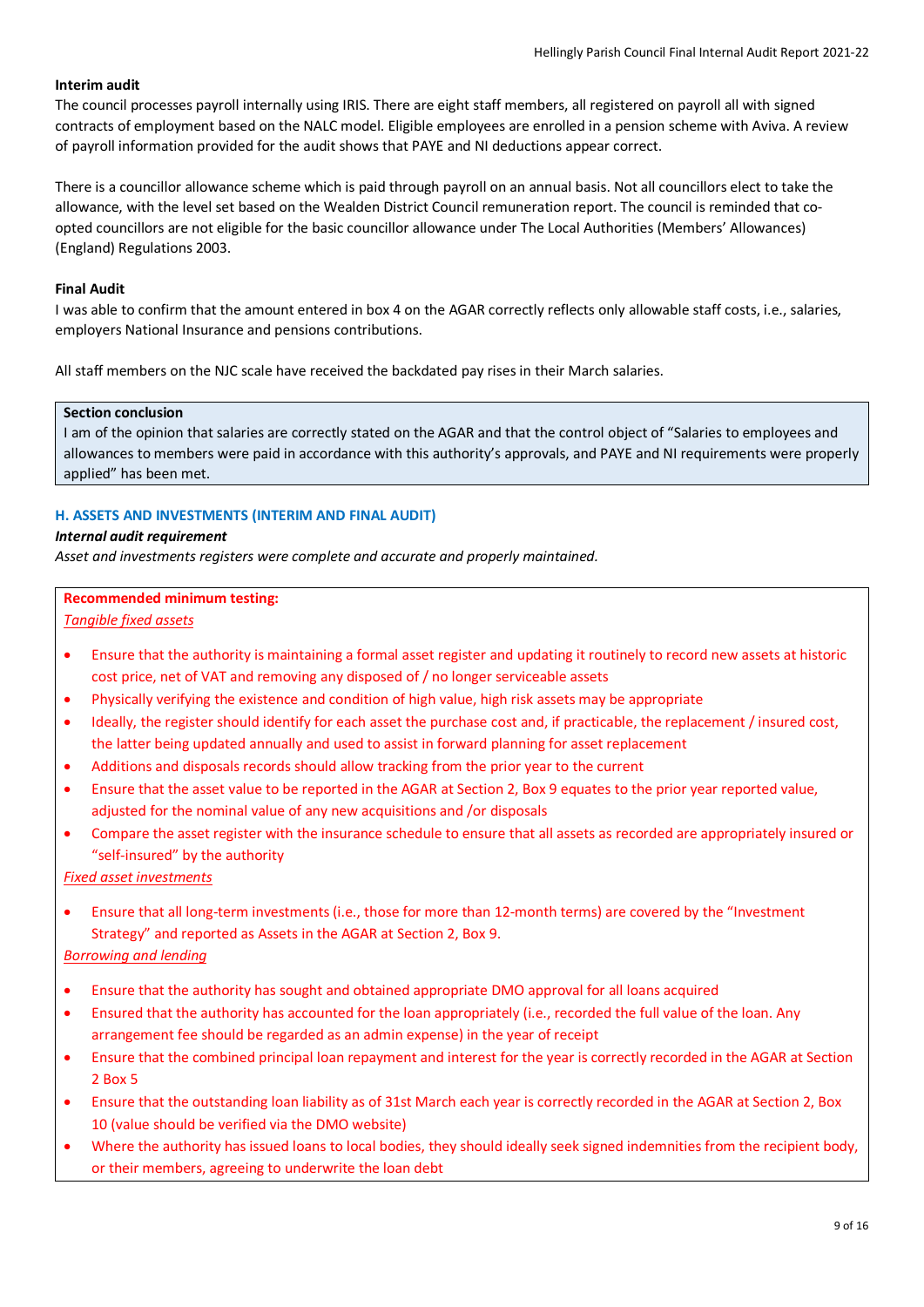### **Interim audit**

The council has a fixed asset register which is maintained in an Excel format. The register provides a description of the asset, its date of acquisition, location, useful life estimate, original/proxy cost, insurance value and replacement value. This is suitable for a council with assets of this nature.

#### **Final Audit**

The asset register has been updated during the year and includes additions and disposals. I was able to trace the change in asset register total and confirmed that the amount entered onto the AGAR matches the total for 31 March 2022.

I confirmed the outstanding PWLB balance to the PWLB year-end statement.

#### **Section conclusion**

I am of the opinion that the control objective of "Asset and investments registers were complete and accurate and properly maintained" has been met.

### **I. BANK AND CASH (INTERIM AND FINAL AUDIT)**

# *Internal audit requirement*

*Periodic and year-end bank account reconciliations were properly carried out.*

#### **Recommended minimum testing:**

- Ensure that bank reconciliations are prepared routinely, are subject to independent scrutiny and sign-off by members
- Verify the accuracy of the year-end bank reconciliation detail and ensure accurate disclosure of the combined cash and bank balances in the AGAR, Section 2, Box 8
- Where the authority has bank balances in excess of £100,000 it has an appropriate investment strategy

#### **Interim audit**

Bank reconciliations are reported to council on a monthly basis. As per Financial Regulation 2.2, a councillor independently checks the reconciliations and reviews the bank statements, and I was provided with evidence of this activity for July 2021. It was noted that the councillor has not been signing the bank statements, and **I recommend this is done to comply with the regulation.**

I reviewed the bank statements for July and confirmed the balances against the statements. The council currently holds all funds with Barclays Bank and would benefit from the protection offered by the Financial Services Compensation Scheme (FSCS) which protects councils with budgets of under €500,000. More information on the scheme can be found via [www.fscs.org.uk](http://www.fscs.org.uk/)

#### **Final Audit**

At the year-end the council had a reconciled bank position across all its accounts, and I was able to confirm bank balances to the statements for 31 March 2022.

A new Unity Trust Bank Account has been opened to take advantage of the Financial Services Compensation Scheme (FSCS) protection limit since the interim audit and council is about to decide the amount to initially transfer.

### **Section conclusion**

I am of the opinion that bank and cash balances are properly shown on the AGAR and that the control objective of "Periodic and year-end bank account reconciliations were properly carried out" has been met.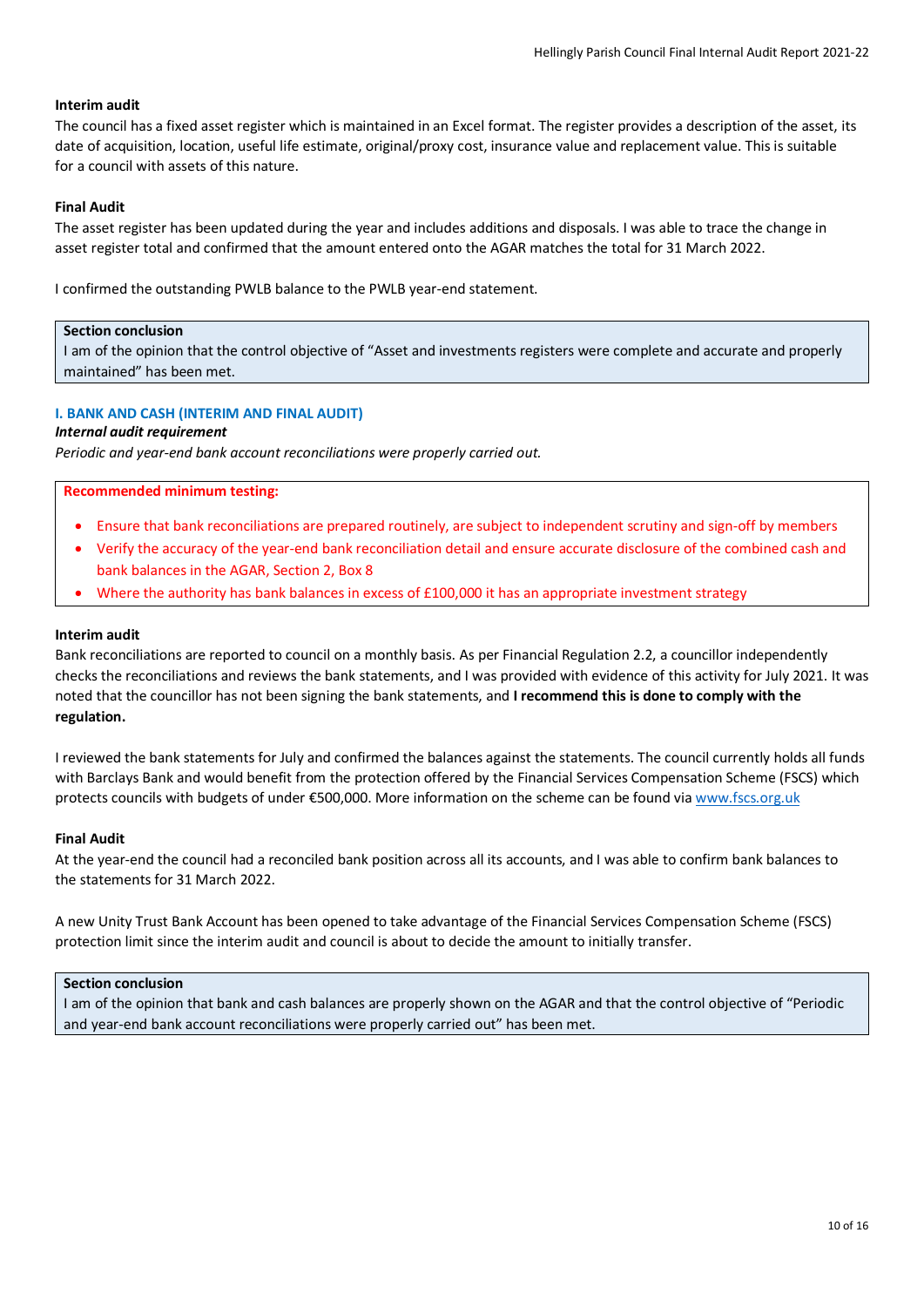### **J. YEAR END ACCOUNTS (FINAL AUDIT)**

# *Internal audit requirement*

*Accounting statements prepared during the year were prepared on the correct accounting basis (receipts and payments or income and expenditure), agreed to the cash book, supported by an adequate audit trail from underlying records and where appropriate debtors and creditors were properly recorded.*

### **Recommended minimum testing:**

- Ensure that, where annual turnover exceeds £200,000, appropriate records are maintained throughout the year on an Income and Expenditure basis to facilitate budget reporting in that vein
- Ensure that appropriate accounting arrangements are in place to account for debtors and creditors during the year and at the financial year-end

|                | <b>Annual Governance Statement</b>                             | 'Yes' means that this authority                                           | Suggested response based                  |
|----------------|----------------------------------------------------------------|---------------------------------------------------------------------------|-------------------------------------------|
| $\mathbf{1}$   |                                                                |                                                                           | on evidence<br>YES-accounts follow latest |
|                | We have put in place arrangements for                          | prepared its accounting statements in<br>accordance with the Accounts and | <b>Accounts and Audit</b>                 |
|                | effective financial management during the                      |                                                                           |                                           |
|                | year, and for the preparation of the<br>accounting statements. | <b>Audit Regulations.</b>                                                 | Regulations and                           |
|                |                                                                |                                                                           | practitioners guide<br>recommendations.   |
| $\overline{2}$ |                                                                |                                                                           |                                           |
|                | We maintained an adequate system of                            | made proper arrangements and                                              | $YES - there$ is regular                  |
|                | internal control including measures                            | accepted responsibility for                                               | reporting of financial                    |
|                | designed to prevent and detect fraud and                       | safeguarding the public money and                                         | transactions and accounting               |
|                | corruption and reviewed its effectiveness.                     | resources in its charge.                                                  | summaries, offering the                   |
|                |                                                                |                                                                           | opportunity for scrutiny.                 |
| 3              | We took all reasonable steps to assure                         | has only done what it has the legal                                       | $YES - the Clerk is$                      |
|                | ourselves that there are no matters of                         | power to do and has complied with                                         | experienced and advises                   |
|                | actual or potential non-compliance with                        | Proper Practices in doing so.                                             | the council in respect of its             |
|                | laws, regulations and Proper Practices that                    |                                                                           | legal powers.                             |
|                | could have a significant financial effect on                   |                                                                           |                                           |
|                | the ability of this authority to conduct its                   |                                                                           |                                           |
|                | business or manage its finances.                               |                                                                           |                                           |
| 4              | We provided proper opportunity during                          | during the year gave all persons                                          | $YES - the requirements$ and              |
|                | the year for the exercise of electors' rights                  | interested the opportunity to inspect                                     | timescales for 2020/21                    |
|                | in accordance with the requirements of                         | and ask questions about this                                              | year-end were followed.                   |
|                | the Accounts and Audit Regulations.                            | authority's accounts.                                                     |                                           |
| 5              | We carried out an assessment of the risks                      | considered and documented the                                             | $YES - the council has a risk$            |
|                | facing this authority and took appropriate                     | financial and other risks it faces and                                    | management scheme and                     |
|                | steps to manage those risks, including the                     | dealt with them properly.                                                 | appropriate external                      |
|                | introduction of internal controls and/or                       |                                                                           | insurance.                                |
|                | external insurance cover where required.                       |                                                                           |                                           |
| 6              | We maintained throughout the year an                           | arranged for a competent person,                                          | $YES - the council has$                   |
|                | adequate and effective system of internal                      | independent of the financial controls                                     | appointed an independent                  |
|                | audit of the accounting records and                            | and procedures, to give an objective                                      | and competent internal                    |
|                | control systems.                                               | view on whether internal controls                                         | auditor.                                  |
|                |                                                                | meet the needs of this smaller                                            |                                           |
|                |                                                                | authority.                                                                |                                           |
| 7              | We took appropriate action on all matters                      | responded to matters brought to its                                       | $YES - the council takes$                 |
|                | raised in reports from internal and                            | attention by internal and external                                        | action on                                 |
|                | external audit.                                                | audit.                                                                    | recommendations within                    |
|                |                                                                |                                                                           | internal audit reports                    |

# **Section 1 – Annual Governance Statement**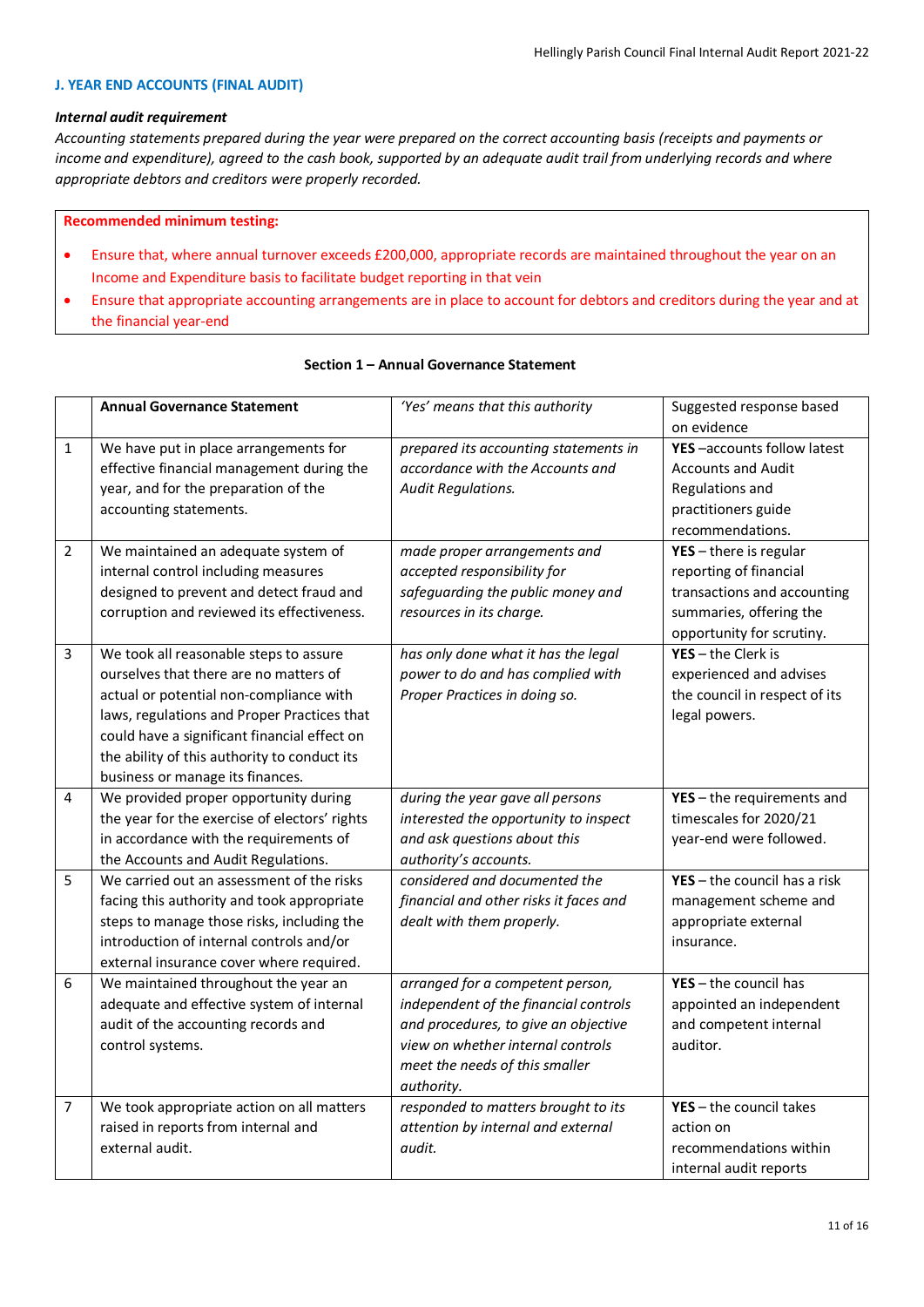| 8 | We considered whether any litigation,<br>liabilities or commitments, events or<br>transactions, occurring either during or<br>after the year-end, have a financial impact<br>on this authority and. Where appropriate,<br>have included them in the accounting<br>statements. | disclosed everything it should have<br>about its business activity during the<br>year including events taking place<br>after the year end if relevant. | $YES - no$ matters were<br>raised during the internal<br>audit visits. |
|---|-------------------------------------------------------------------------------------------------------------------------------------------------------------------------------------------------------------------------------------------------------------------------------|--------------------------------------------------------------------------------------------------------------------------------------------------------|------------------------------------------------------------------------|
| 9 | Trust funds including charitable – In our<br>capacity as the sole managing trustee we<br>discharged our accountability<br>responsibilities for the fund(s)/asset(s),<br>including financial reporting and, if<br>required, independent examination or<br>audit.               | has met all of its responsibilities<br>where, as a body corporate, it is a sole<br>managing trustee of a local trust or<br>trusts.                     | $N/A$ – the council has no<br>trusts                                   |

# **Section 2 – Accounting Statements**

At the time of the year-end audit, the AGAR figures presented for checking were as below:

| <b>AGAR Box Number</b> |                             | 2020/21    | 2021/22   | <b>Auditor Notes</b>                             |
|------------------------|-----------------------------|------------|-----------|--------------------------------------------------|
| 1                      | Balances brought forward    | 1,235,301  | 1,104,110 | Correctly carried over from box 7 2020/21        |
| $\overline{2}$         | Precept or rates and levies | 134,632    | 148,254   | Confirmed against precept amount received        |
| 3                      | Total other receipts        | 412,492    | 261,134   | Confirmed against accounting records             |
| 4                      | Staff costs                 | 117,423    | 147,425   | Confirmed against accounting records             |
| 5                      | Loan interest/capital       | 0          | 0         | Verified against PWLB statement                  |
|                        | repayments                  |            |           |                                                  |
| 6                      | All other payments          | 560,892    | 192,587   | Confirmed against accounting records             |
| 7                      | Balances carried forward    | 1,104,110  | 1,173,486 | Total correctly equals $(1+2+3) - (4+5+6)$       |
| 8                      | Total value of cash and     | 987,306    | 1,164,986 | Confirmed against accounting records and account |
|                        | short-term investments      |            |           | balances                                         |
| 9                      | Total fixed assets plus     | 2,303,798  | 2,305,403 | Verified against asset register                  |
|                        | long-term investments and   |            |           |                                                  |
|                        | assets                      |            |           |                                                  |
| 10                     | Total borrowings            | $\Omega$   | $\Omega$  | Verified against PWLB statement                  |
|                        | Disclosure note re Trust    | <b>YES</b> | <b>NO</b> | $n/a$ – the council has no trusts                |
| 11                     | Funds (including            |            |           |                                                  |
|                        | charitable)                 |            |           |                                                  |

The year-end accounts have been correctly prepared on the income and expenditure basis with the box 7 & 8 reconciliation explained using the RBS reserves reconciliation.

The AGAR correctly casts and cross casts and the comparatives have been correctly copied over from the previous year's AGAR.

The explanation of variances has been completed to explain the variances where required. I have recommended to the Clerk to add further detail to more precisely define the numerical differences to satisfy the external auditor's requirements.

# **Section conclusion**

I am of the opinion that the control assertion "Accounting statements prepared during the year were prepared on the correct accounting basis (receipts and payments or income and expenditure), agreed to the cash book, supported by an adequate audit trail from underlying records and where appropriate debtors and creditors were properly recorded" has been met.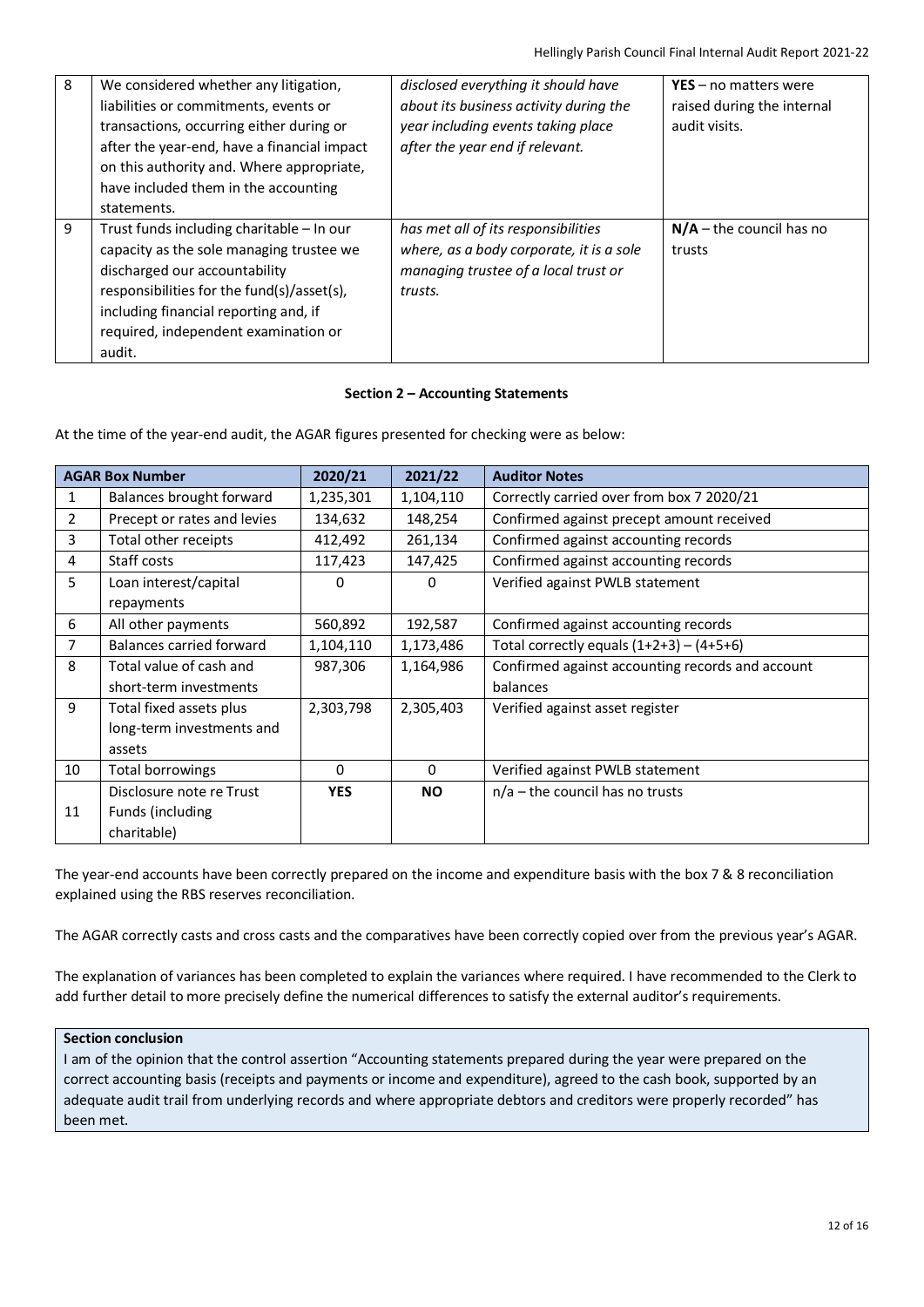#### **K. LIMITED ASSURANCE REVIEW (FINAL AUDIT)**

### *Internal audit requirement*

*IF the authority certified itself as exempt from a limited assurance review in 2019/20, it met the exemption criteria and correctly declared itself exempt. (If the authority had a limited assurance review of its 2019/20 AGAR tick "not covered")*

### **Recommended minimum testing:**

- The correct exemption certificate was prepared and minuted in accordance with the statutory submission deadline
- That it has been published, together with all required information on the Authority's website and noticeboard

# **Final audit**

The council did not declare itself exempt from a limited assurance review in 2020/21, and this test does not apply.

### **Section conclusion**

I am of the opinion that the control assertion of "If the authority certified itself as exempt from a limited assurance review in 2020/21, it met the exemption criteria and correctly declared itself exempt" is not applicable due to the council not declaring itself exempt from a limited assurance review in 2020/21.

# **L: TRANSPARENCY (INTERIM AUDIT)**

# *Internal audit requirement*

*If the authority has an annual turnover not exceeding £25,000, it publishes information on a website / webpage up to date at the time of the internal audit in accordance with the Transparency Code for Smaller Authorities*

### **Recommended minimum testing:**

- This test applies only to those councils covered by the £25,000 External Audit exemption
- Internal auditors should review the authority's website ensuring that all required documentation is published in accordance with the Transparency Code for Smaller Authorities

# **Interim audit**

The council has an annual turnover exceeding £25,000, and this test does not apply.

### **Section conclusion**

I am of the opinion that the control assertion of *"If the authority has an annual turnover not exceeding £25,000, it publishes information on a website/ webpage up to date at the time of the internal audit in accordance with the Transparency code for smaller authorities"* is not applicable due to the council turnover exceeding £25,000.

# **M: EXERCISE OF PUBLIC RIGHTS - INSPECTION OF ACCOUNTS (FINAL AUDIT)**

### *Internal audit requirement*

*The authority has demonstrated that during summer 2021 it correctly provided for the exercise of public rights as required by the Accounts and Audit Regulations*.

- Internal auditors should acquire / examine a copy of the required "Public Notice" ensuring that it clearly identifies the statutory 30 working day period when the authority's records are available for public inspection.
- Internal auditors may also check whether councils have minuted the relevant dates at the same time as approving the AGAR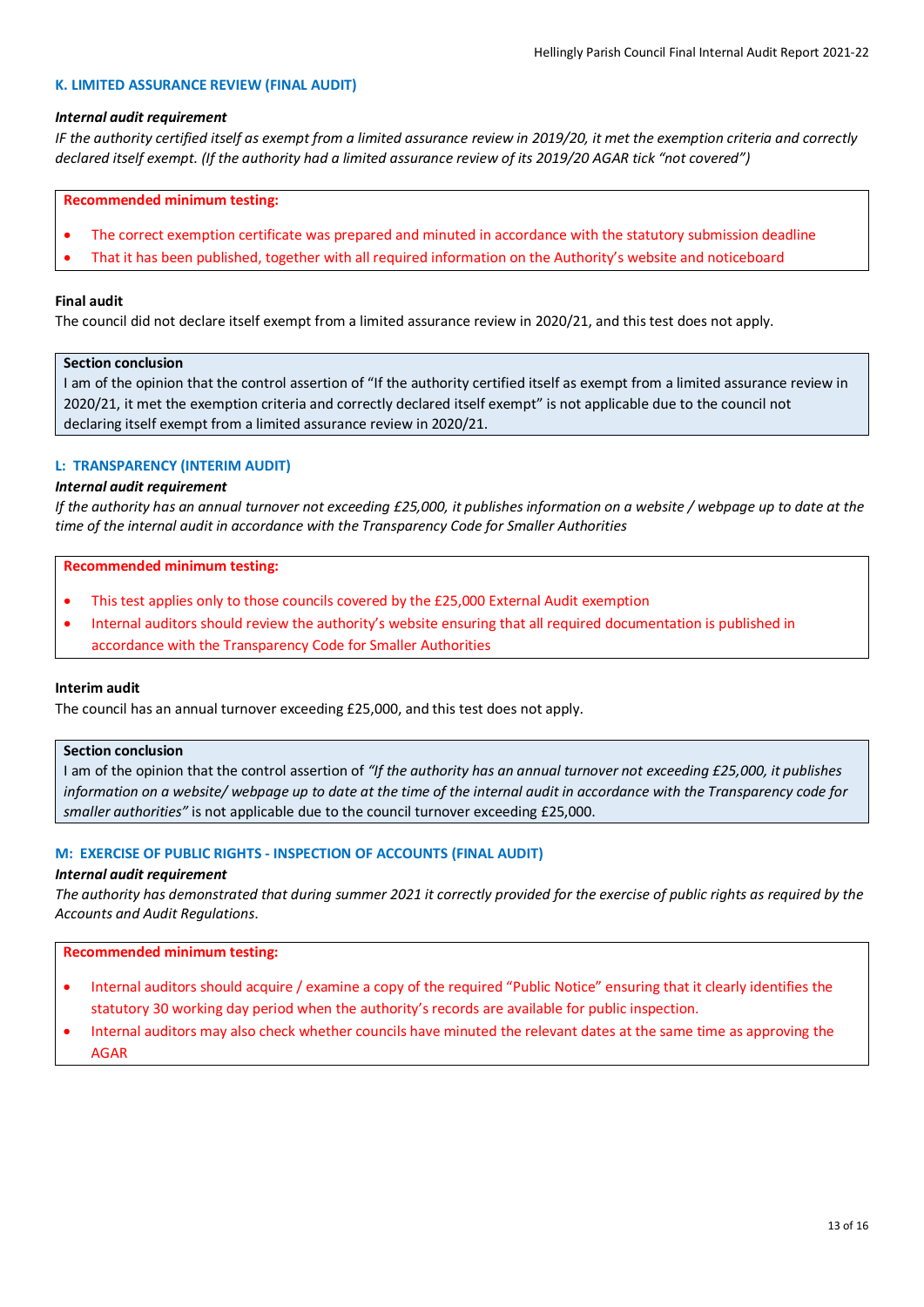### **Final Audit**

| $Inspection - key dates$        | 2020/21 Actual | 2021/22 Proposed |
|---------------------------------|----------------|------------------|
| Date inspection notice issued   | 18 June 2021   | 10 June 2022     |
| <b>Inspection period begins</b> | 21 June 2021   | 13 June 2022     |
| <b>Inspection period ends</b>   | 30 July 2021   | 22 July 2022     |
| Correct length (30 working      | Yes            | Yes              |
| days)                           |                |                  |
| Common period included (first   | Yes            | Yes              |
| 10 working days of July)        |                |                  |

I am satisfied the requirements of this control objective were met for 2020/21, and assertion 4 on the Annual Governance Statement can therefore be signed off by the council. I have confirmed that the proposed timescales for 2021/22 are within the requirements of this control objective.

The council plans to sign the AGAR at the meeting to be held on 11 May 2022.

# **Section conclusion**

I am of the opinion that the control assertion "the authority has demonstrated that during summer 2021 it correctly provided for the exercise of public rights as required by the Accounts and Audit Regulations" has been met.

### **N: PUBLICATION REQUIREMENTS (INTERIM AUDIT)**

#### *Internal audit requirement*

*The authority has complied with the publication requirements for 2020/21. Under the Accounts and Audit Regulations 2015, authorities must publish the following information on the authority website / webpage.*

### **Recommended minimum testing:**

- Internal auditors should acquire / examine a copy of the required "Public Notice" ensuring that it clearly identifies the statutory 30 working day period when the authority's records are available for public inspection.
- Internal auditors may also check whether councils have minuted the relevant dates at the same time as approving the AGAR

# *Before 1 July 2021 authorities must publish:*

- *Notice of the period for the exercise of public rights and a declaration that the accounting statements are as yet unaudited*
- *Section 1 Annual Governance Statement 2020/21, approved and signed, page 4*
- *Section 2 Accounting Statements 2020/21, approved and signed, page 5*

*Not later than 30 September 2021 authorities must publish:*

*•Notice of conclusion of audit*

*•Section 3 - External Auditor Report and Certificate*

*•Sections 1 and 2 of AGAR including any amendments as a result of the limited assurance review.*

*It is recommended as best practice, to avoid any potential confusion by local electors and interested parties, that you also publish the Annual Internal Audit Report, page 3.*

# **Interim audit**

I was able to confirm that the publication requirements for 2020/21 have been met and the Notice of Public Rights is published on the council website.

#### **Section conclusion**

I am of the opinion that the control assertion of "the authority has complied with the publication requirements for 2020/21 AGAR. Under the Accounts and Audit Regulations 2015, authorities must publish the following information on the authority website / webpage" has been met.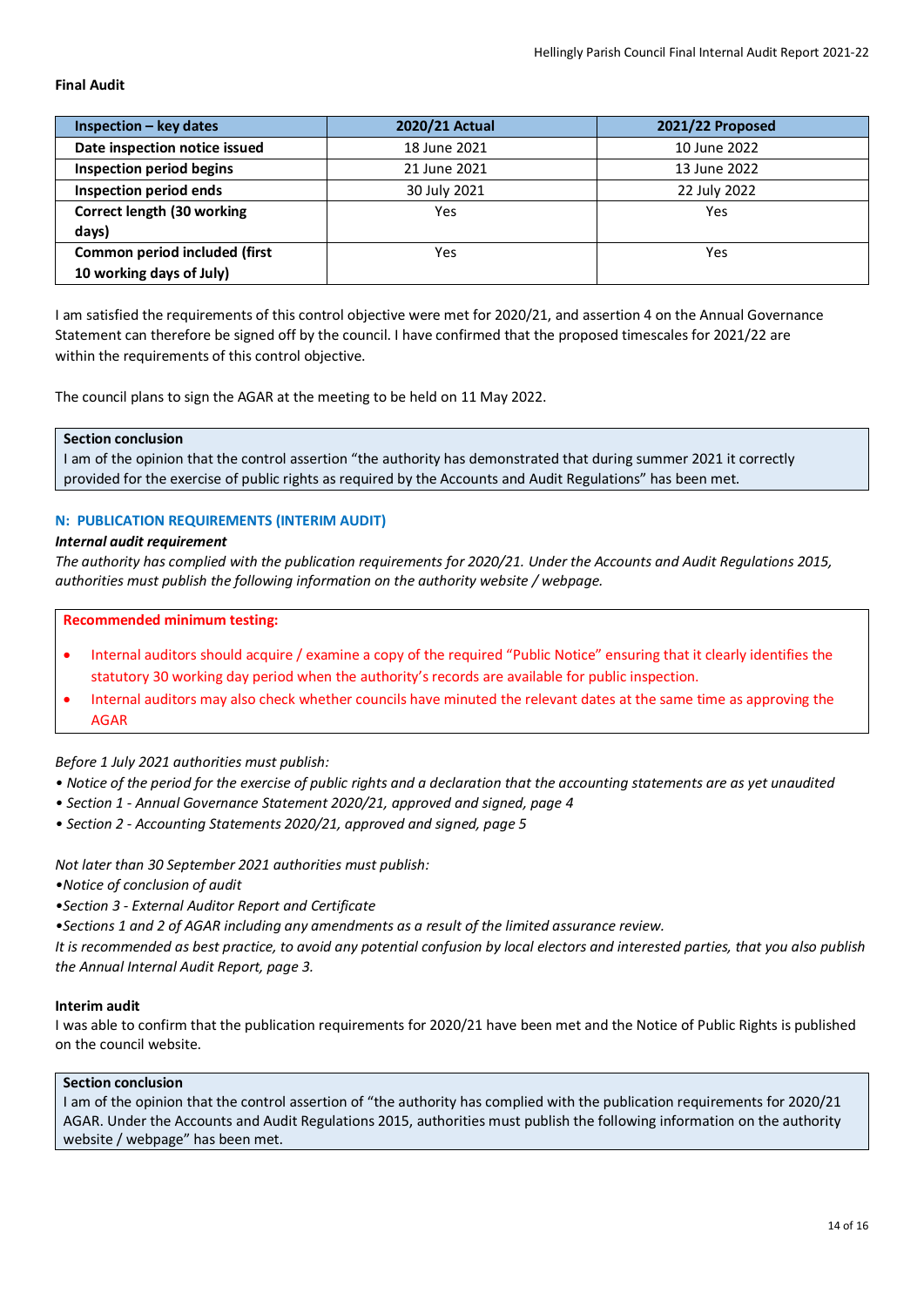# **O. TRUSTEESHIP (INTERIM AUDIT)**

### *Internal audit requirement*

*Trust funds (including charitable) – The council met its responsibilities as a trustee.*

# **Recommended minimum testing:**

- Confirm that all charities of which the council is a Trustee are up to date with Charity Commission filing requirements
- that the council is the sole trustee on the Charity Commission register
- that the council is acting in accordance with the Trust deed
- that the charity meetings and accounts are recorded separately from those of the council
- review the level and activity of the charity and where a risk-based approach suggests such, review the Independent Examiner's report

# **Interim audit**

The council has no trusts.

# **Section conclusion**

I am of the opinion that the control assertion of "Trust funds (including charitable) – The council met its responsibilities as a trustee" is not applicable as the council has no trusts.

Should you have any queries please do not hesitate to contact me.

Yours sincerely

Aleaux

**Andy Beams For Mulberry & Co**